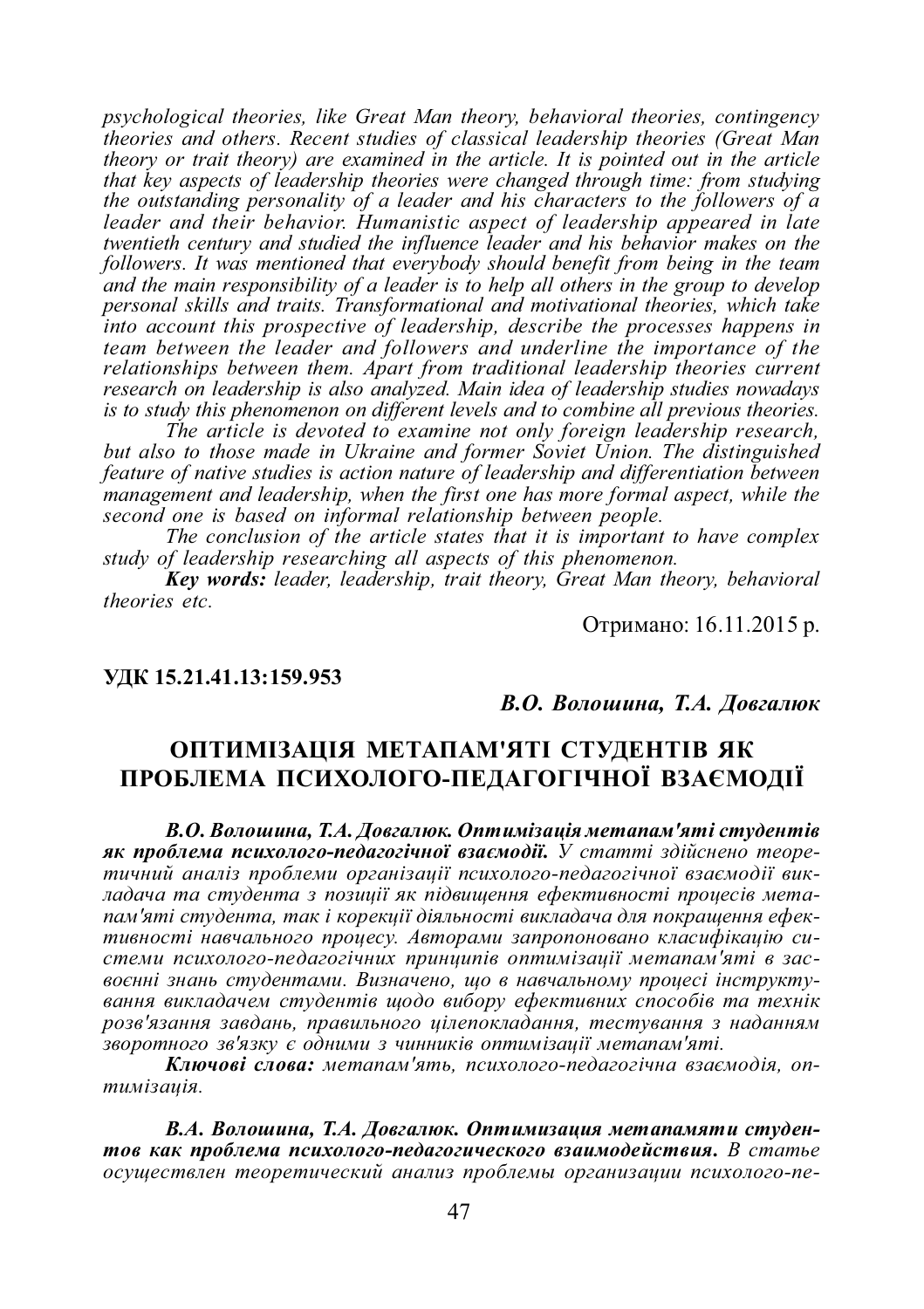дагогического взаимодействия преподавателя и студента с позиции как повышения эффективности процессов метапамяти студента, так и коррекции деятельности преподавателя для повышения эффективности учебно-<u>zo проиесса. Авторами предложена классификация системы психолого-пе-</u> дагогических принципов оптимизации метапамяти в усвоении знаний студентами. Определено, что в учебном проиессе инструктирование преподавателем студентов относительно выбора эффективных способов и техник решения задач, правильного целеполагания, тестирование с предоставлени- $\cdot$ ем обратной связи являются одними из факторов оптимизации метапамяти.

**Ключевые слова:** метапамять, психолого-педагогическое взаимодей $cme, onm$ имизация.

Постановка проблеми. Психологи та педагоги вважають, що найефективніший спосіб запам'ятовування навчальної інформації – самостійне  $\dot{i}$ формування студентом ставлення до предмета вивчення [5; 11]. Ефективне засвоєння нової інформації студентами можливе за умови проходження через метапізнавальну усвідомленість дидактичного завдання. Принципи організації взаємодії викладача та студентів є відбиттям об'єктивних закономірностей, що спрямовані на досягнення певної мети – набуття знань, засвоєння професійно-кваліфікаційних навичок відповідного рівня, в цілому формування самостійного, активного, творчого мислення. Актуальність ɪɨɡɜɢɬɤɭɩɨɡɢɰɿʀɫɬɭɞɟɧɬɿɜɭɧɚɜɱɚɥɶɧɨɦɭɩɪɨɰɟɫɿ, ʀɯɧɶɨʀɫɩɿɜɩɪɚɰɿɭɜɡɚɽтиодії з викладачами зумовлена не тільки закономірними особливостями пізнавальної діяльності особистості, а й роллю суб'єкта в навчальному процесі, його можливостями та здібностями адекватно оцінювати ресурсий контролювати процес засвоєння знань. Вирішальна роль викладача полягає в тому, як він визначає, орієнтує та координує пізнавальну діяльність студентів. А навчальна діяльність студентів потребує формування відповідних навичок до осмислення проблем, що розглядаються в рамках курсу, якості запам'ятовування, контролю процесу вивчення теми.

Двосторонній взаємозв'язок "педагог-студент" та "студент-педагог"  $\epsilon$  основою забезпечення оптимізації процесу моніторингу та розвитку метапізнавальних здібностей студентів. З цієї позиції ефективний супровід студента в навчальному процесі передбачає здійснення якісного моніторингу актуального стану засвоєння навчальної інформації студентами та допомогу з вибором оптимальних стратегій запам'ятовування й розуміння проблем, що розглядаються на заняттях.

Цією тематикою та окремими її аспектами займався ряд науковців, таких як Ю.М. Кулюткін, який розробляв модель організації самостійної роботи студента. М.Ф. Бориско, М.Ф. Коряковцева, Н.Д. Гальськова, Н.І. Гез, Н.В. Чичеріна вивчали використання різних навчальних стратегій, які повинні бути включені в освітній процес. Г. Родігер та Дж. Карпіке [9] зробили внесок у дослідження ролі самотестування та тестування для підви-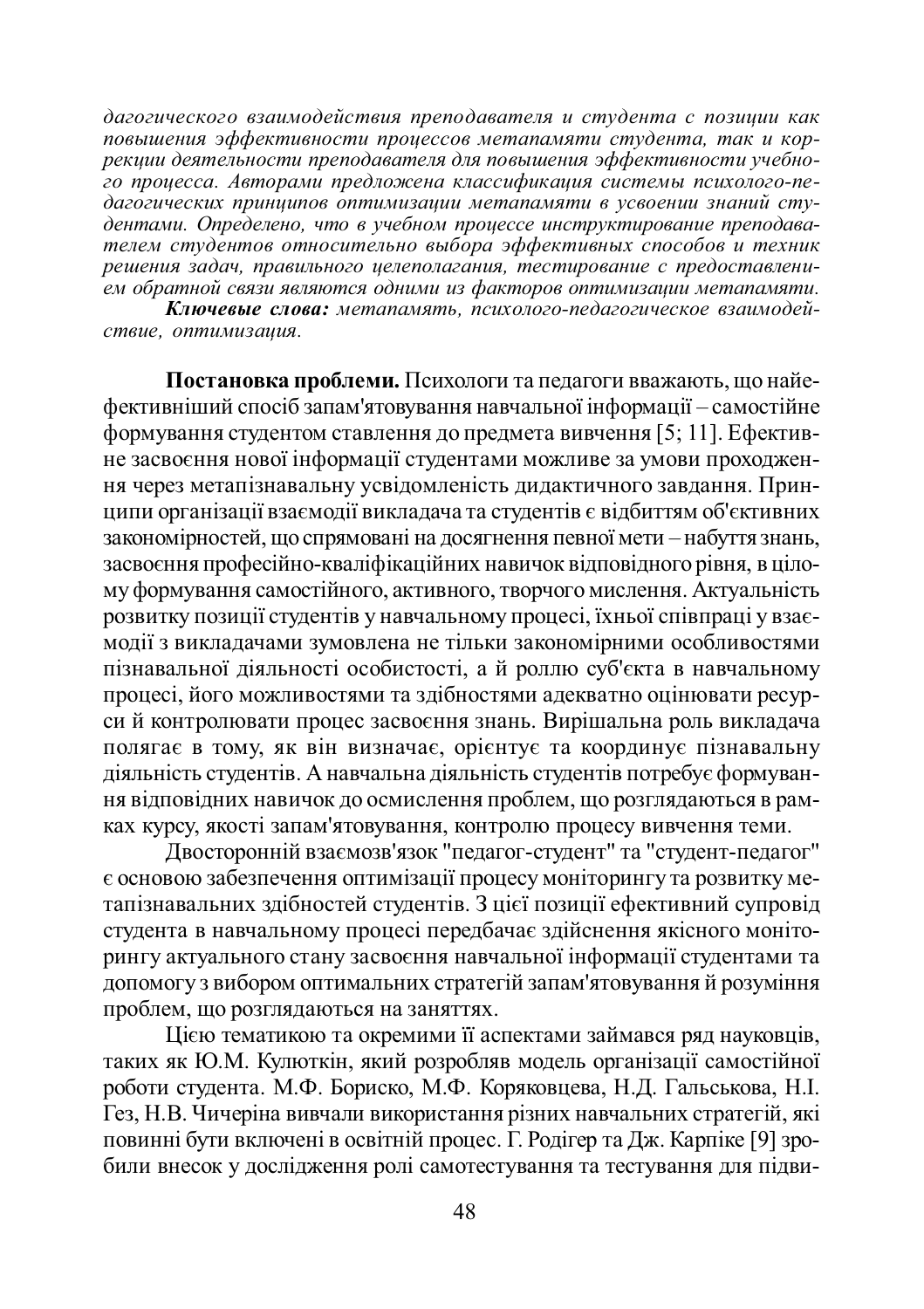щення ефективності метапам'яті й пам'яті. Дж. Меткалф [8] та К. Таннер  $[11]$  досліджували вплив часових обмежень на прийняття рішень та аналіз проблемних аспектів завдання. Р. Бйорк, Е. Бйорк [3] та Г. Шроу [10] вивчали роль зворотного зв'язку в корекції моніторингу пам'яті та помилок, пов'язаних із неточним відтворенням. К.Д. Таннер [11] зробила внесок у розуміння принципу диконсорції для підвищення ефективності навчання. Дж. Флейвел [4] та Ф. Джонсон [6] вивчали роль суб'єктності в оцінці та управлінні власною пам'яттю. Тому ця тематика є актуальною й на основі на-.<br>явних теоретичних надбань потребує подальших розробок та узагальнень.

**Метою цієї статті** є теоретичне обтрунтування та класифікація системи психолого-педагогічних принципів оптимізації метапам'яті в процесі засвоєння знань студентами.

**Виклал основного матеріалу.** Поняття довільної саморегуляції активності людини розглянуто найбільше в рамках структурно-функціонального підходу (школа О.А. Конопкіна) і визначається як системно-організований психічний процес ініціації, побудови, підтримки та регуляції всіх видів і форм зовнішньої та внутрішньої активності. Представники цього підходу виділяють низку компонентів, що забезпечують саморегуляцію діяльності й загалом розподіляються на чотири основні "ланки":

- цілепокладання (встановлення цілей, планування цілей (В.І. Моросанова), прийняття цілей (Н.О. Сипачев), прийняття рішення, конкperusanis i discanis meru (H. Ф. Круглова));

- моделювання значущих умов;

- програмування дій (формування способів роботи й планування  $(H.\Phi.$  Kpyr $\pi$ oba));

- контроль результатів (оцінювання (В.І. Моросанова, Н.О. Сипачев) і корекція діяльності (В.І. Моросанова, Н.Ф. Круглова, Н.О. Сипачев)).

Процеси цілепокладання, моделювання умов, програмування й контролю в пізнавальній діяльності, на нашу думку, стосуються не об'єкта пізнання, а суб'єкта. Тому в контексті регуляції пізнавальної діяльності ми віднесли ці процеси до метакогнітивних. Підставою для цього є розподіл понять "когнітивні процеси", що забезпечують пізнання навколишнього світу, та "метакогнітивні процеси", що стосуються пізнання самого процесу пізнання і управління ним ("meta" – "над"). В.Я. Ляудіс зазначає, що метапам'ять як форма метапізнання характеризується "наддовільністю", тобто більш високою самоорганізацією, є суб'єктом власних мнемічних та репродуктивних дій. У її структурі наявні блоки рефлексивних операцій: випереджальні операції, пов'язані зі створенням мотиваційно-афективного настрою особистості на роботу в певних умовах, що відповідають цілям майбутнього, та рефлексивні операції пошуку за допомогою використання матричних способів організації актуального плану вивчення об'єкта [2].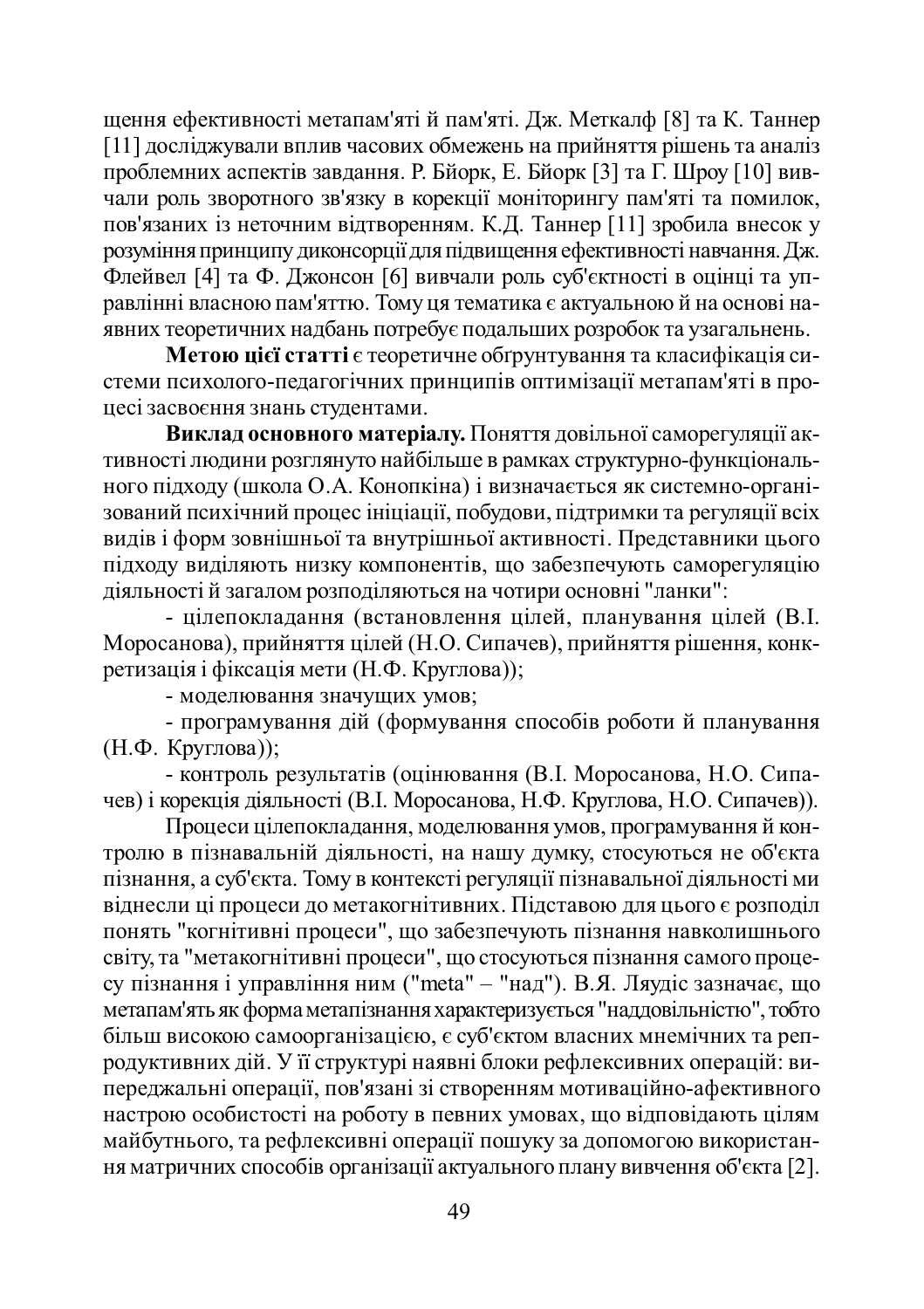У результаті суб'єкт може, з одного боку, повністю втілити функціональні зв'язки в системі операцій, з іншого – здійснити їх поза розгорнутим контролем, несвідомо, автоматизовано. Зокрема, Дж. Флейвел у розширеній моделі метакогнітивного знання розглядав особистісні змінні: розуміння суб'єктом власних інтересів, установок, здібностей, цінностей і т.д. Особистісні змінні визначають соціальний аспект метапам'яті, формують самоставлення через порівняння себе з іншими людьми [4].

На основі теоретичного аналізу літератури нами обґрунтовано систему психолого-педагогічних принципів оптимізації метапам'яті в процесі засвоєння знань студентами, яка представлена на Рис. 1.



Рис. 1. Класифікація системи психолого-педагогічних принципів  $\emph{onmunisayii memanam'smi}$  у засвоєнні знань студентами

Класифікація цієї системи принципів розділена на три блоки, мета яких розвивати та сприяти розвитку процесів метапізнання, метапам'яті й пам'яті. Розглянемо ці підсистеми окремо, охарактеризувавши кожен із принципів більш детально.

 $I$ . Принципи, що сприяють оптимізації метапам'яті через оцінювання якості засвоєння навчального матеріалу

Принцип моніторингу знань спрямований на перевірку ефективності засвоєння та опрацювання навчальної інформації студентами і завдяки постійному моніторингу опосередковано спрямований на підвищення прогностичної валідності метапам'яттєвого моніторингу. Принцип передбачає поступовий перехід зовнішнього контролю у внутрішній самоконтроль, що дозволяє сформувати головні аспекти самоорганізації навчального процесу в студентів, сприяти осмисленню навчальної інформації та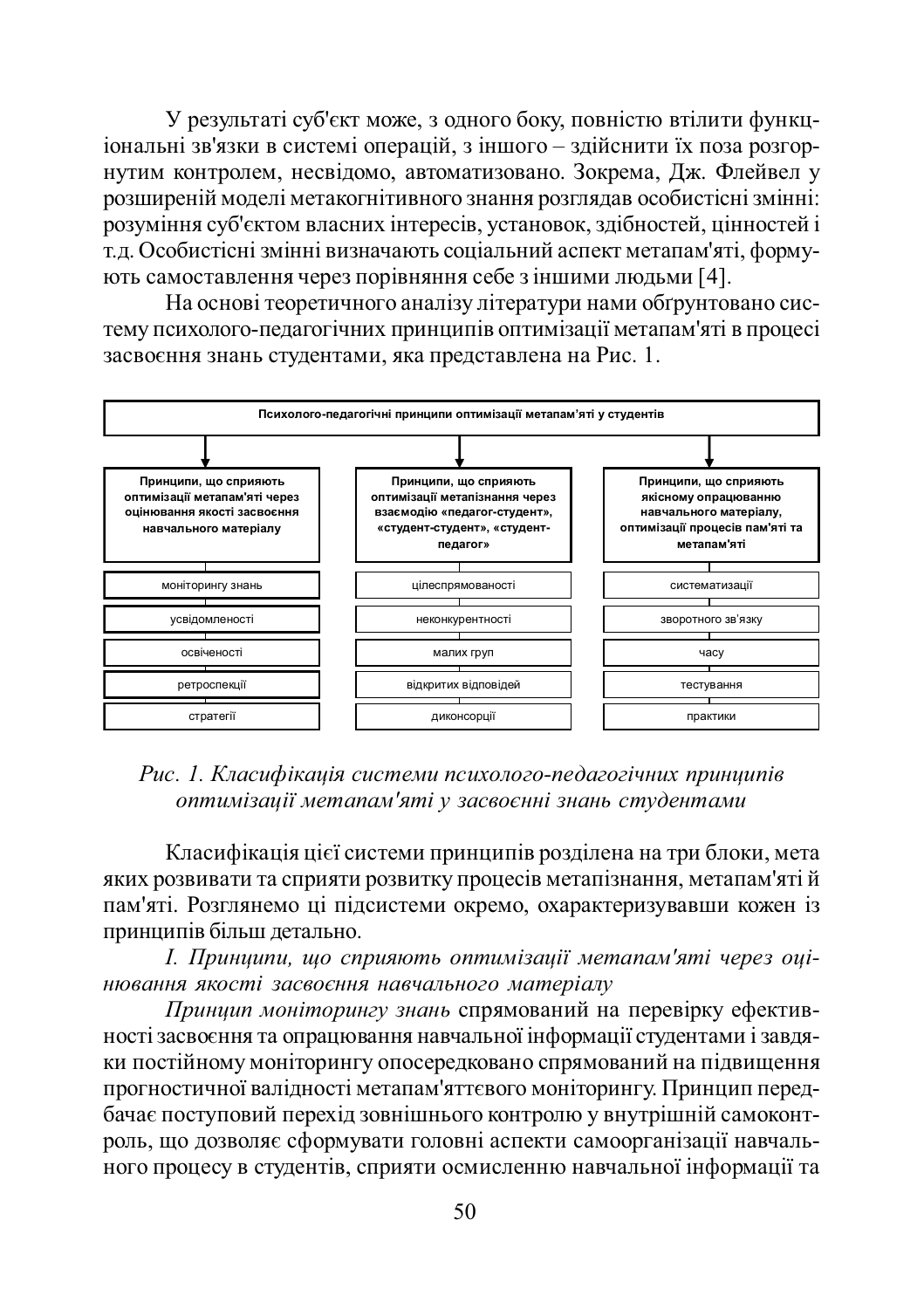розвитку метапам'яттєвих здібностей. Також принцип моніторингу є важтивим не тільки для студента, а й для педагога, оскільки він дає можливість діагностувати й перевіряти актуальний стан засвоєння знань студентами та за необхідності скоректувати методику викладання [3].

Принцип усвідомленості спрямований на глибоке розуміння тими, хто навчається, близьких, середніх та віддалених цілей навчальної діяльності [5, c. 55-60]. Реалізація принципу усвідомленості в процесі навчання передбачає такі складові: ознайомлення студентів на початку вивчення кожної дисципліни з освітньо-кваліфікаційними вимогами до знань та вмінь; тест-контроль вхідного рівня знань; ознайомлення студентів із навчально-виховними цілями дисциплін, які студент повинен зрозуміти й усвідомити як особисто значущий та очікуваний результат; ознайомлення студентів з організацією навчання (структурою, змістом та формами навчання), з системою досягнення резуль-Татів та оцінювання власних знань самим студентом (вихідний контроль здійснюється як за кожним модулем, так і з дисципліни в цілому).

Принии освіченості передбачає створення умов для формування в студентів наукового світосприйняття й картини світу, активної життєвої позиції, а також розвиток метапізнання через формування ставлення та думок навколо предмета вивчення. Цей принцип також передбачає відповідність засобів навчання до сучасного рівня розвитку науки, оволодіння достовірною та доведеною інформацією, способами навчально-пізнавальної діяльності. Окрім того, цей принцип передбачає активне цілеспрямоване формування знання про те, як побудована дисципліна, її мета та завдання.

*Принии ретроспекий* (принцип зворотного аналізу) забезпечує процес осмислення питання, його краще засвоєння та збереження в пам'яті студентів і формування навичок проблемного мислення. Суть цього принципу в тому, що до минулого стану проблеми потрібно підходити зі "знаннями, які вже відбулися", що змінює стан та ставлення суб'єктів навчання в ретроспективі. Принцип полягає в тому, що проблемне питання, яке пе-THE TROID TO THE TROID TO THE TROID THE TROID TO THE TROID TO THE TROID THE TROID TO THE TROID THE TROID TO THE суть самої проблеми. А згодом, після викладу навчального матеріалу, с<br>педагог знову ставить це питання. Він має простежити, наскільки змінилася відповідь студентів і наскільки їхні погляди будуть дотичними порівняно з попередніми відповідями.

*Принцип стратегії*. У процесі навчання педагоги можуть безпосередньо використовувати різноманітні стратегії групової роботи, демонструвати стратегії систематизації інформації тощо. Внесення активних стратегій у роботу студентів збагачує багаж знань про їхнє існування, а також дає можливість відпрацювати та оцінити їхню ефективність, а отже, збагатити знання про функцію контролю. Крім того, це розширить знання студентів про стратегії організації навчальної діяльності, що згодом дозво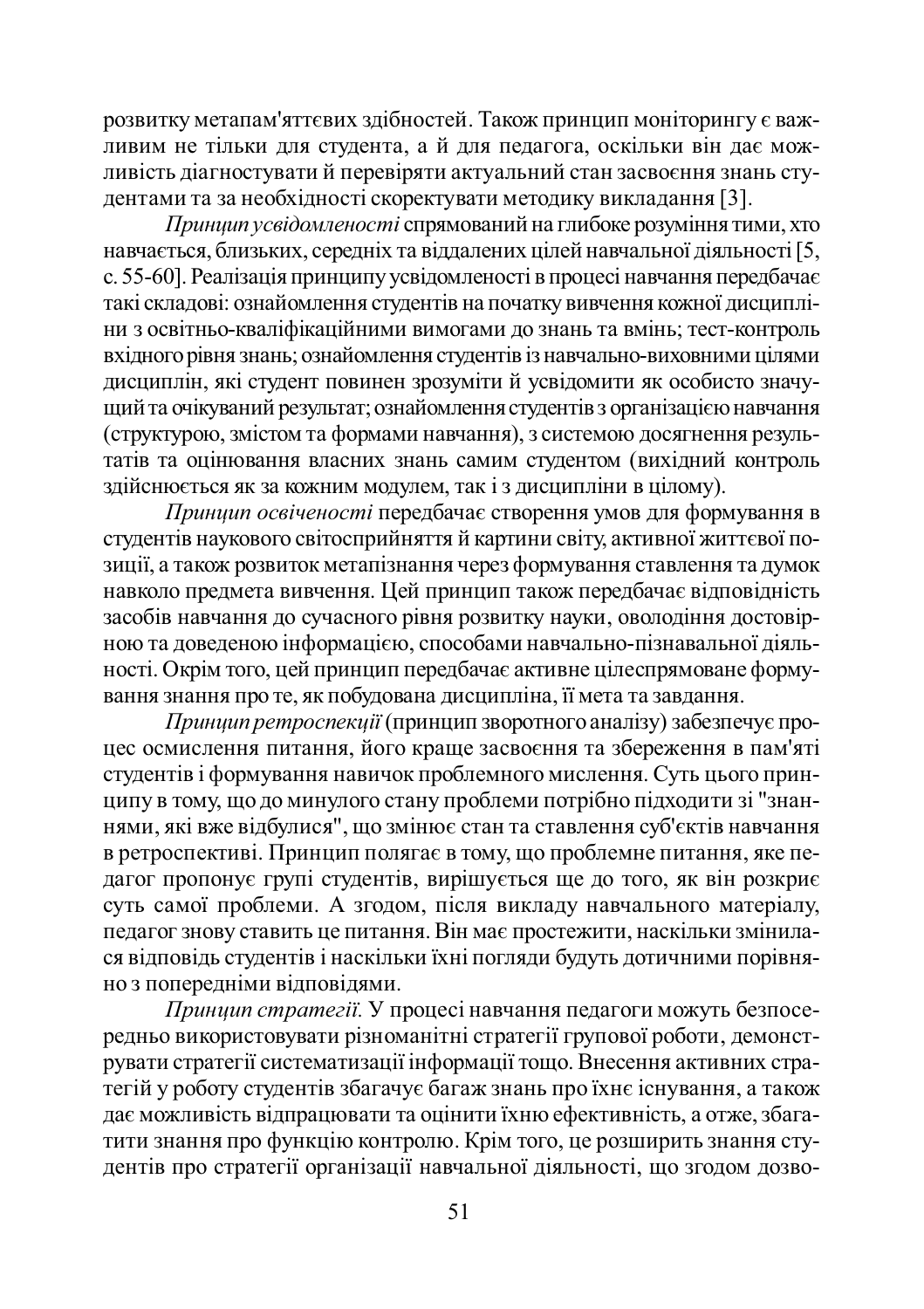лить їм самостійно визначити ту, яка є найбільш ефективною та зручною для засвоєння інформації.

Різноманітні стратегії активного навчання також можуть бути ключем для окремих студентів, щоб побачити концепцію, навчальну інформацію з різних кутів зору, провести кілька асоціацій, а це своєю чергою сприятиме розвитку мислення та дозволить попрактикуватися в різних підходах до вивчення цього матеріалу.

 $II$ . Принципи, що сприяють оптимізації метапізнання через взаємодію "педагог-студент", "студент-студент", "студент-педагог"

**Принии иілеспрямованості. Навчити студентів самостійно доопра**цьовувати навчальний матеріал є одним із важливих аспектів для виконання цього принципу [11, с. 114-115]. Дослідження останнього десятиліття показують, що проблема педагога типу "Я намагаюся надати якомога більше інформації на занятті" призводить до того, що швидкий темп огляду різнопланової інформації спричиняє формування "розмитого уявлення про те, що було ціллю дисципліни в цілому" [11, с. 116]. Також існує проблема інфоры чащійного перевантаження, де кількість інформації значно перевищує ту норму, яку студенти реально можуть опрацювати та засвоїти. Саме тому ми пропонуємо обмежитися цільовими аспектами, стратегією конкретизування та цілеспрямованого викладення вузького ряду інформації, що є пріоритетним для опанування навчальною інформацією. Наприклад, у процесі цілеспрямованого втручання роль педагога має визначається кількома положенгиями: по-перше, протягом заняття педагог має надавати мінімум інформації, висвітлюючи лише 3-5 головні проблеми; по-друге, надана інформація має бути основною та допоміжною для систематизування інформації поза заняттями, в години самостійної підготовки; по-третє, педагогу слід виносити пропорційну кількість з урахуванням 1:1 розглянутих на занятті проблем (аспектів розглянутої теми) до тих, що виносяться на самостійне опрацюь ання як домашнє завдання, результати якого будуть перевірятися або щонайменше входитимуть до модульного контролю перевірки знань.

Принцип неконкурентності. Здобуття освітньо-кваліфікаційного рівня передбачає, як правило, оцінювання, підсумковий рейтинг тощо. У такому разі участь у дискусіях, обговореннях несе конкурентний тип взаємодії в академічній групі [5]. Нейтральність у реагуванні на висловлювання є одним із головних чинників для створення комфортних умов висвітлення широкого спектра думок у групі. Наприклад, формування питання "Я хотів би почути від вас низку думок про це, і тоді ми зможемо розібратися, в чому ми впевнені, а в чому – ні" готує ґрунт, що всі думки можуть бути неправильними. Навіть найпростіше "Дякую за вашу думку" після відповіді студента може створити сприятливі умови для обміну думками, який матиме потенціал збільшити кількість учасників дискусії.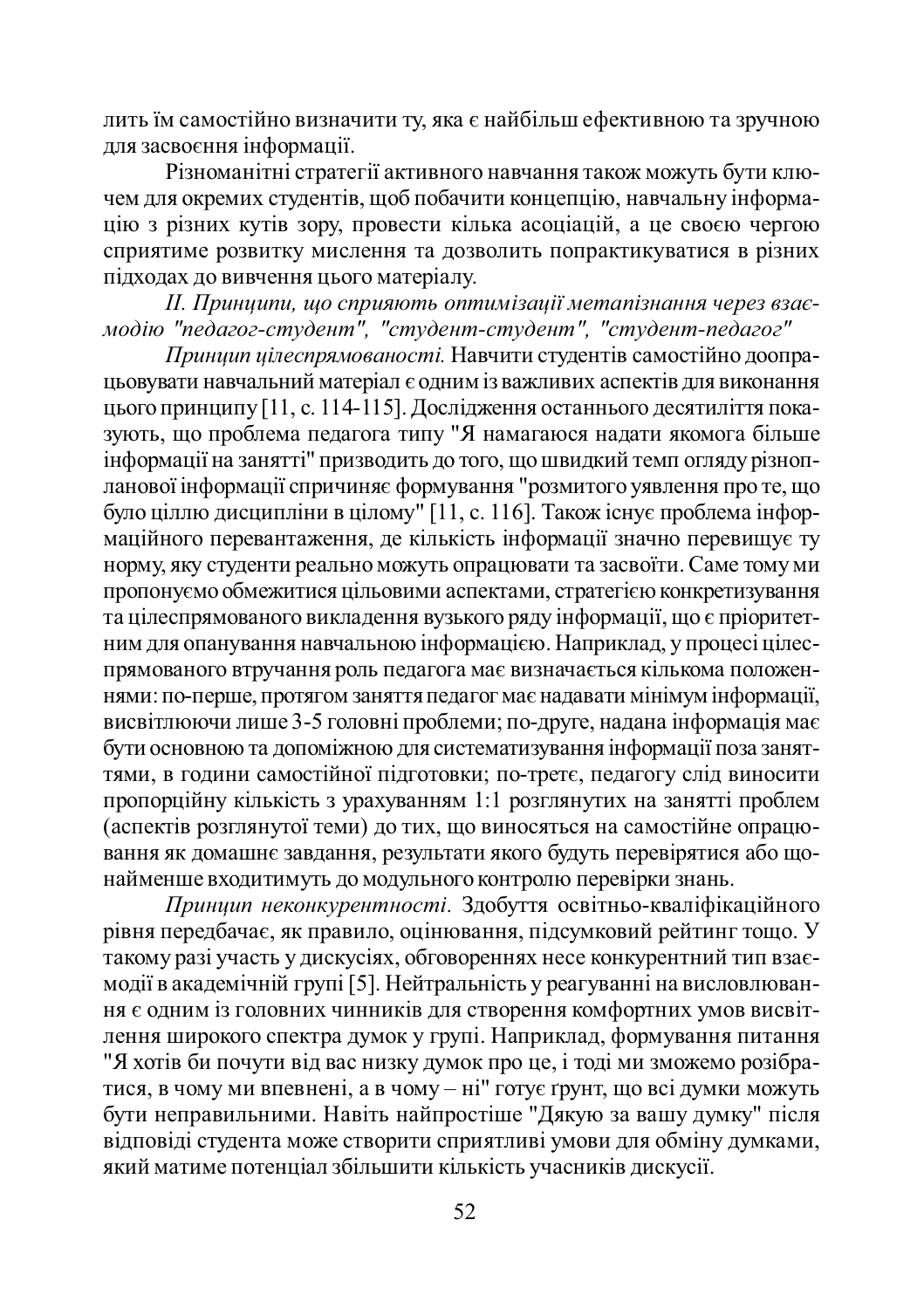*Приниип малих груп*. Кількість студентів в одній академічній групі складає, як правило, 25 осіб. Однак часто на практиці зустрічаємо академічні групи, де кількість студентів перевищує 30 осіб. У такому разі процес навчання стає якісно одностороннім, оскільки унеможливлюється взаємодія та налагодження зворотного зв'язку між студентами та педагогом. Тому ми рекомендуємо використовувати принцип, що передбачає поділ великих та середніх за чисельністю академічних груп на малі підгрупи.

*Принии диконсорий*. Роль шього принципу в процесах розуміння та розвитку метапізнання визначено К.Д. Таннер [11]. Суть цього принципу толягає в тому, що студентам дається завдання обміркувати певний науковий принцип, практичне питання тощо. Найчастіше на це дається хвилина (залежно від проблемності поставленого завдання), протягом якої кожен індивідуально занотовує свої думки "за" та "проти". Далі педагог пропонує обговорити виокремлені студентом аспекти зі своїм найближчим колегою, поділитися думками та знайти точки дотику або, навпаки, розбіжності в думках одне одного (до 5 хв.). Після завершення дискусії в парах педагог **и и тивує кількох студентів (зазвичайтих, у кого погляди або розбіглися, або** навпаки) оприлюднити результати цих обговорень усій групі. Цей вид роботи має низку переваг: по-перше, студент учиться формулювати свою думку, аналізувати та систематизувати свої знання; по-друге, порівнюючи дві ідеї, студенти можуть ознайомитися з особливостями та позицією іншого індивіда, що дає змогу зрозуміти, що існують інші проблеми, способи мислення, характерні особливості, і це безпосередньо сприяє формуванню усвідомленості про відмінні, більш оптимальні або, навпаки, примітивні стратегії структурування навчальної інформації чи альтернативного бачення певної проблеми з дисципліни; по-третє, цей принцип організації заняття забезпечує активність усієї групи, а не лише окремих представників, що дозволяє залучити максимальну кількість студентів та дає можливість висловитися кожному; по-четверте, під час цих попарних дискусій студенти можуть відкривати нові проблеми або точки розбіжностей щодо понять, які надалі можуть їх зорієнтувати на процес вивчення дисципліни, формулювати уточ-HOO HI ПИТАННЯ, ЯКІ ВАРТО ПОСТАВИТИ ПЕДАГОГУ.

# *ȱȱȱ. ɉɪɢɧɰɢɩɢ, ɳɨɫɩɪɢɹɸɬɶɹɤɿɫɧɨɦɭɨɩɪɚɰɸɜɚɧɧɸɧɚɜɱɚɥɶɧɨɝɨ* <mark>матеріалу, оптимізації процесів пам'яті та метапам'яті</mark>

 $\overline{I}$ ринцип систематизації полягає в формуванні в свідомості студента змістово-логічних зв'язків між окремими компонентами знань з окремої дисципліни для закріплення структурних зв'язків (зв'язків будови певної концепції). Реалізація цього принципу здійснюється за допомогою системи методів та завдань (індивідуальних та групових), що спрямовані на самостійну роботу студента зі змістом окремої теоретичної чи практичної концепції. Його завданням у такому разі є систематизація теоретичних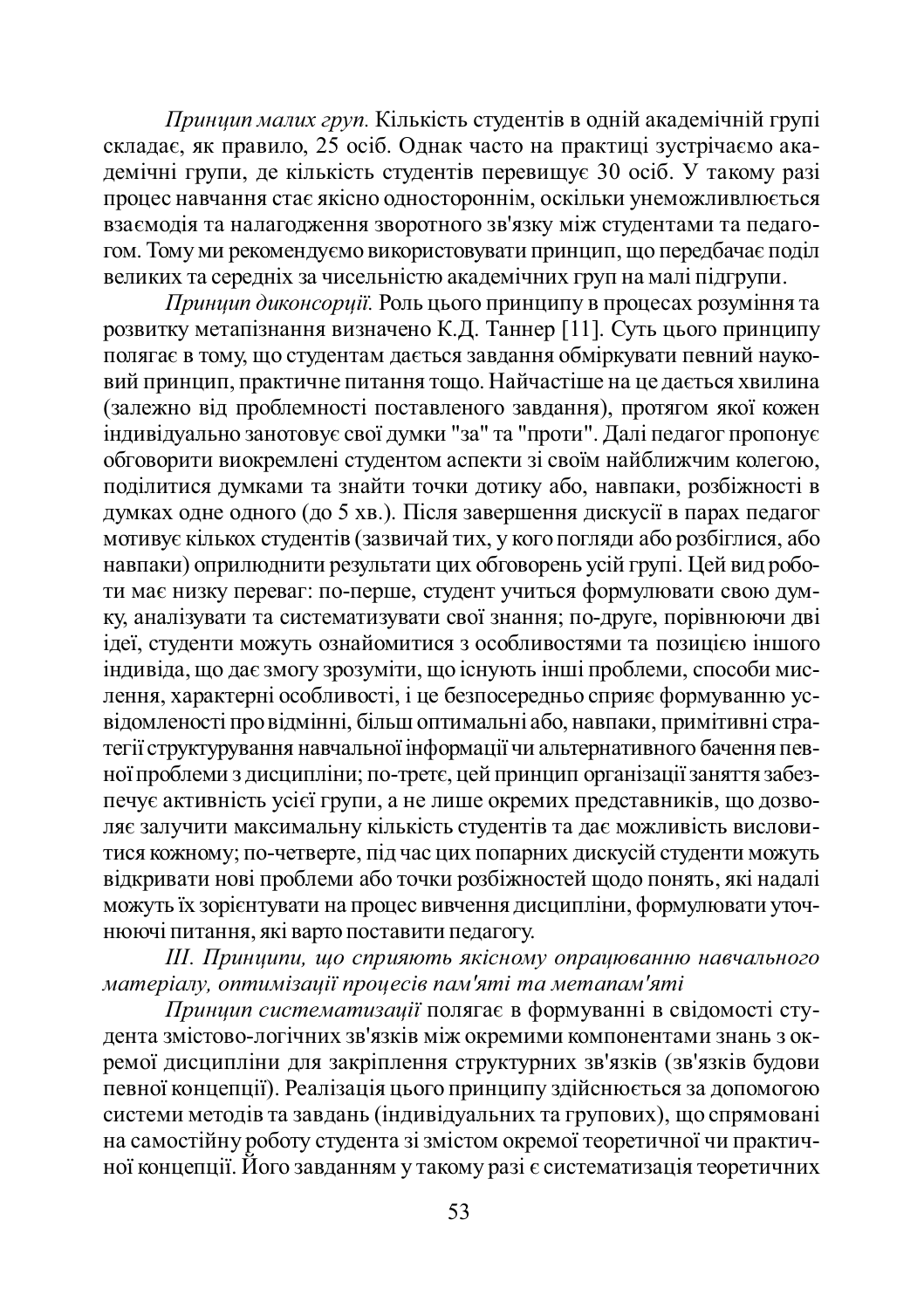чи практичних зв'язків усередині концепції або розкриття міждисциплінарних зв'язків.

*Принцип зворотного зв'язку*. Зворотний зв'язок – це та умова, що дозволяє підвищити рівень та якість навчальної діяльності, побачити помилки й виправити їх у подальшій роботі на методичному ґрунті. Саме використання в навчальному процесі зворотного зв'язку, відсутність формального ставлення до нього, врахування результатів конкретних заходів у подальшій навчальній взаємодії можуть позитивно вплинути на якість цієї роботи. Суб'єкти мають досить точну пам'ять про те, що вони вже відтворювали, однак за відсутності зворотного зв'язку, коли суб'єкти не можуть проаналізувати якість їхнього відтворення, кількість помилок і повторень уже відтворених об'єктів зростає [6]. Дж. Меткалф встановила, що зворотний зв'язок може корегувати моніторинг метапам'яті та підвищувати прогностичну валідність метапам'яттєвих суджень уже на наступних етапах оцінювання [8]. Основна функція зворотного зв'язку, що відбувається між студентом і викладачем або між двома чи більше студентами, – це розкриття процесу реалізації навчальної діяльності для проектування і подальшої розробки детальної системи навчальних дій, які забезпечують ефективне досягнення навчальних цілей. Інформація, що йде через канал зворотного зв'язку від студента до викладача, містить відомості про хід пізнавальної діяльності студента й допомагає побудувати повну картину процесу розв'язання проблеми, обмінюватися думками щодо її вдосконалення тощо. Можна визначити наступні функції зворотного зв'язку: 1) інформування студента про допущену помилку; 2) надання допомоги для п виправлення; 3) підвищення мотивації за допомогою аналізу ходу діяльності студента та обговорення результатів; 4) вирівнювання навчальної траєкторії задля оптимізації процесу навчання. Реалізація цього принципу може забезпечуватися як усно, так і письмово.

*Принцип часу*. Цей принцип передбачає збільшення тривалості часу, який дається для обмірковування проблемних завдань, питань, що передбачають усну відповідь студента. Подовження "часу очікування" після постановки питання для аудиторії також зумовлює залучення більшої кількості студентів, що беруть участь в усній формі обговорення проблеми. Доказом дієвості такого методу є низка робіт Р. Холінгворта [5] та К. Таннер [11]. Зокрема, Г. Шроу [10] експериментально встановила, що навіть при незначному збільшені "часу очікування" (3-5 с.) значно більше студентів бажає добровільно взяти участь в обговоренні порівняно з тими, яким давалося на обмірковування 1,5 с. До того ж відповіді студентів є набагато складнішими, довшими та грунтовнішими при використанні більш тривалого часу на обдумування. Значної помилки припускаються педагоги, які бажають якомога швидше отримати відповідь від студента. Основ-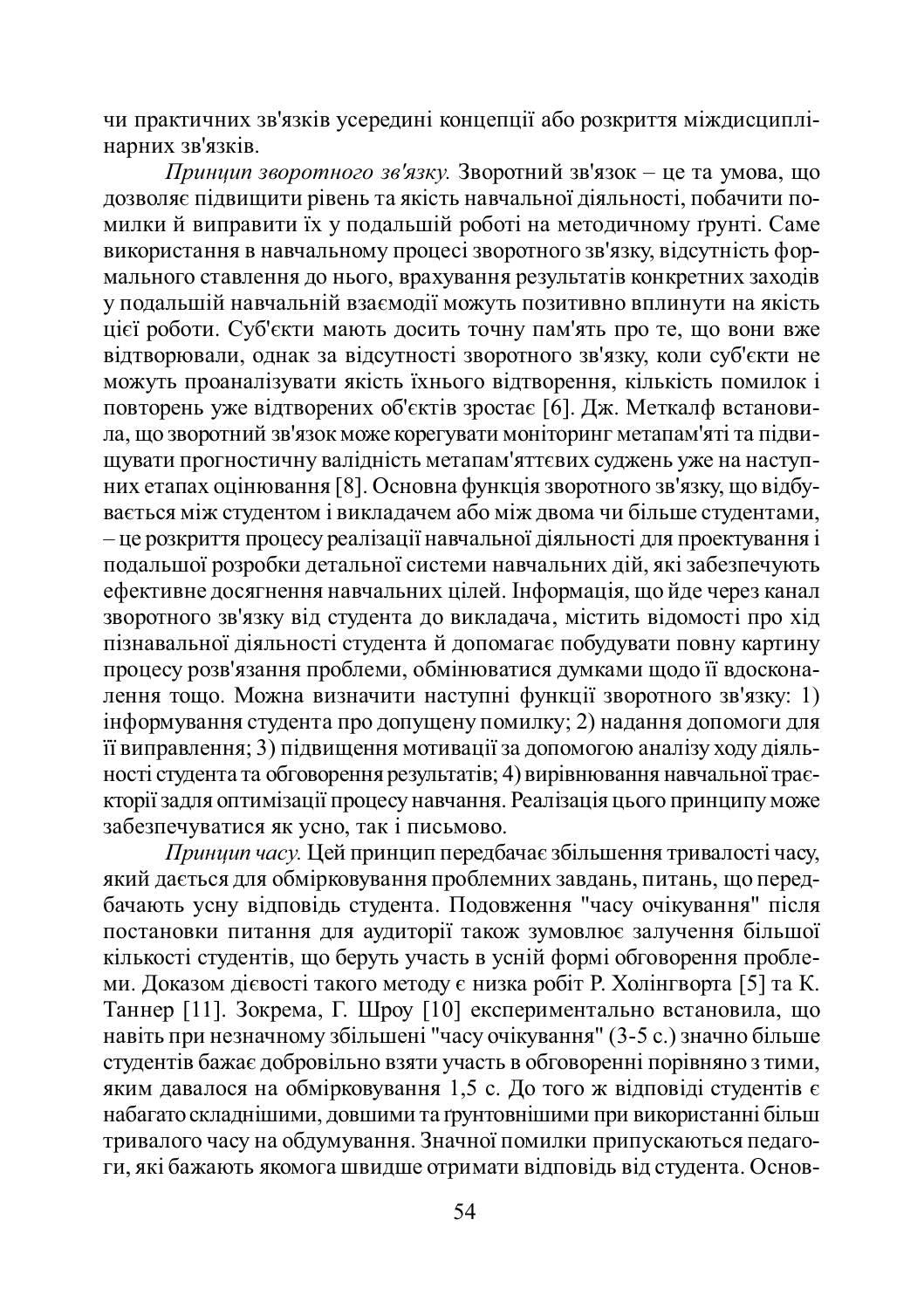на причина – нерівнозначні показники швидкості прийняття рішень та аналізу проблемних аспектів у рамках окремої теми.

м<br>*Принцип тестування*. А. Гейтц – один із перших дослідників, хто відкрив "ефект тестування" як феномен пам'яті. Подальшим науковим вивченням цього феномену зайнялися сучасні дослідники в сфері когнітивної психології – американські психологи Г. Родігер та Дж. Карпіке [9]. Проходження тесту після запам'ятовування матеріалу може мати більший позитивний вплив на майбутне збереження цього матеріалу, ніж витрачання еквівалентної кількості часу на повторне запам'ятовування (restudying) матеріалу, навіть коли продуктивність відтворення під час тесту невисока й немає зворотного зв'язку. Проте цей ефект не є широковідомим і оціненим у сфері освіти, хоча водночас "testing effect" є потужним засобом для підвищення ефективності навчання [9]. Тому ми пропонуємо використовувати цей принцип для кращого засвоєння навчальної інформації. Реаліузація цього принципу здійснюється за допомогою частого тестування знань, що може проходити як тести, відкриті питання або бліц-опитування.

*Принцип практики*. Основа пізнання – це практика. Тому студент повинен зрозуміти, що він отримує теоретичні знання не заради самої науки, а задля поліпшення практичної діяльності. Отже, всі теоретичні знання обов'язково перевіряються на практиці. Головна особливість цього принципу полягає в тому, щоб студенти розуміли значення теорії в своєму житті, в своїй практичній діяльності. І, по-друге, теоретичні знання треба вміти застосовувати на практиці, отримувати користь із своїх знань. Тому потрібно приділяти більше уваги проведенню різноманітних лабораторних і практичних робіт, організації різних спостережень за конкретними явинами. Обмірковування практичного застосування окремих теоретичних концепцій розвиває мислення та формує бачення проблем на вищому рівні осмисленого запам'ятовування, а не заучування, що гарантує якісне засвоєння інформації в довготривалій пам'яті студента.

Висновки. Аналіз наукової літератури показав, що питання ефективної організації навчання та самостійної роботи студентів полягає в тому, щоб не лише сформувати предметні знання в процесі навчання, а й навчити вмінню вчитися (С.Г. Воровщиков, Н.Д. Гальськова, Н.І. Гез, В.В. Краєвський). Тобто усвідомлення тими, хто навчається, власних цілей, постановка конкретних завдань, вибір адекватних засобів, шляхів і способів вирішення поставлених завдань та досягнення цілей, використання різноманітних прийомів оволодіння знаннями й навичками, вміння адаптувати їх до себе й обрати найефективніші, здійснення самоконтролю та регулювання процесів власної навчальної діяльності й самостійної роботи є важливими для ефективної організації навчання. Отже, розвиток метапам'яті передбачає оволодіння різними когнітивними стратегіями, що дозволяють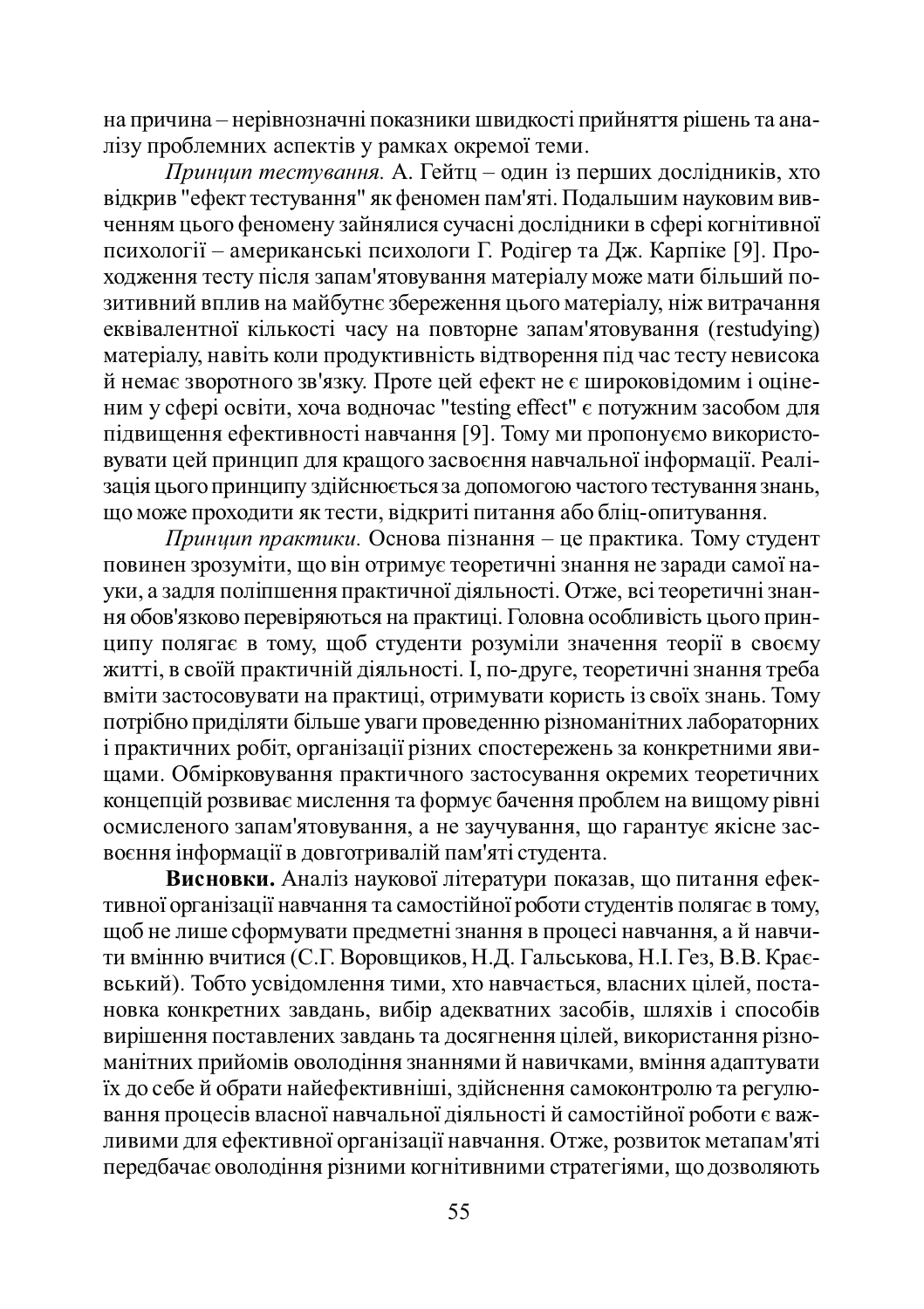актуалізувати метакогнітивні процеси й керувати пізнавальною діяльністю, а також формування метапам'яттєвих здібностей, тобто когнітивних процесів, пов'язаних із можливістю адекватно оцінювати ресурси власної пам'яті. Результатом навчання є метакогнітивна навченість, що є здатністю усвідомлювати власну когнітивну активність і за необхідності довільно •<br>використовувати когнітивні й метакогнітивні стратегії.

### Список використаних джерел

1. Карпов А.В. Психология метакогнитивных процессов личности / А.В. Карпов, И.М. Скитяева. – М. : Изд-во "Институт психологии РАН",  $2005. - 352$  c.

2. Ляудис В.Я. Память в процессе развития / В.Я. Ляудис. – М. : Изд-во МГУ, 1976. – 255 с.

3. Bjork, E.L. Making things hard on yourself, but in a good way: Creating desirable difficulties to enhance learning / E.L. Bjork, R.A. Bjork // Psychology and the real world: Essays illustrating fundamental contributions to society.  $-2011$ .  $-$  P. 56-64.

4. Flavell, J.H. Metacognition and cognition monitoring: A new area of psychology inquiry / J.H. Flavell // Core Readings.  $-$  1979.  $-$  P. 906-911.

5. Hollingworth, R.W. Developing Science Students' Metacognitive Problem Solving Skills Online / R.W. Hollingworth, C. McLoughlin //Australian Journal of Educational Technology. – 2001. – Vol. 17. –  $\mathbb{N}$  1. – P. 50-63.

6. Jonsson, F.U. The testing effect as a function of explicit testing instructions and judgments of learning / F.U. Jonsson, M. Hedner, M.J. Olsson // Exp Psychol. – 2012. – Vol. 59 (5). – P. 251-257.

7. Maki, R.H. Metacomprehension of text material / R.H. Maki, S.L. Berry // Journal of Experimental Psychology: Human Learning and Memory.  $-1984. - Vol.$  10.  $- P. 663-679.$ 

8. Metcalfe, J. Is study time allocated selectively to a region of proximal learning? / J. Metcalfe // Journal of Experimental Psychology: General. – 2002.  $-$  Vol. 131. –  $\mathbb{N}$  3. – P. 349.

9. Roediger, H. L. The power of testing memory: Basic research and implications for educational practice / H.L. Roediger, J.D. Karpicke // Perspectives on Psychological Science,  $1, 2006. - P.$  181-210.

10. Schraw G., Crippen K. J., Hartley K. Promoting self-regulation in science education: Metacognition as part of a broader perspective on learning / G. Schraw, K. J. Crippen, K. Hartley // Research in Science Education. – 2006. – T. 36. –  $\mathbb{N}_{2}$  1-2. – C. 111-139.

11. Tanner, K.D. Promoting student metacognition / K.D. Tanner // CBE-Life Sciences Education. – 2012. – Vol. 11. – P. 113-120.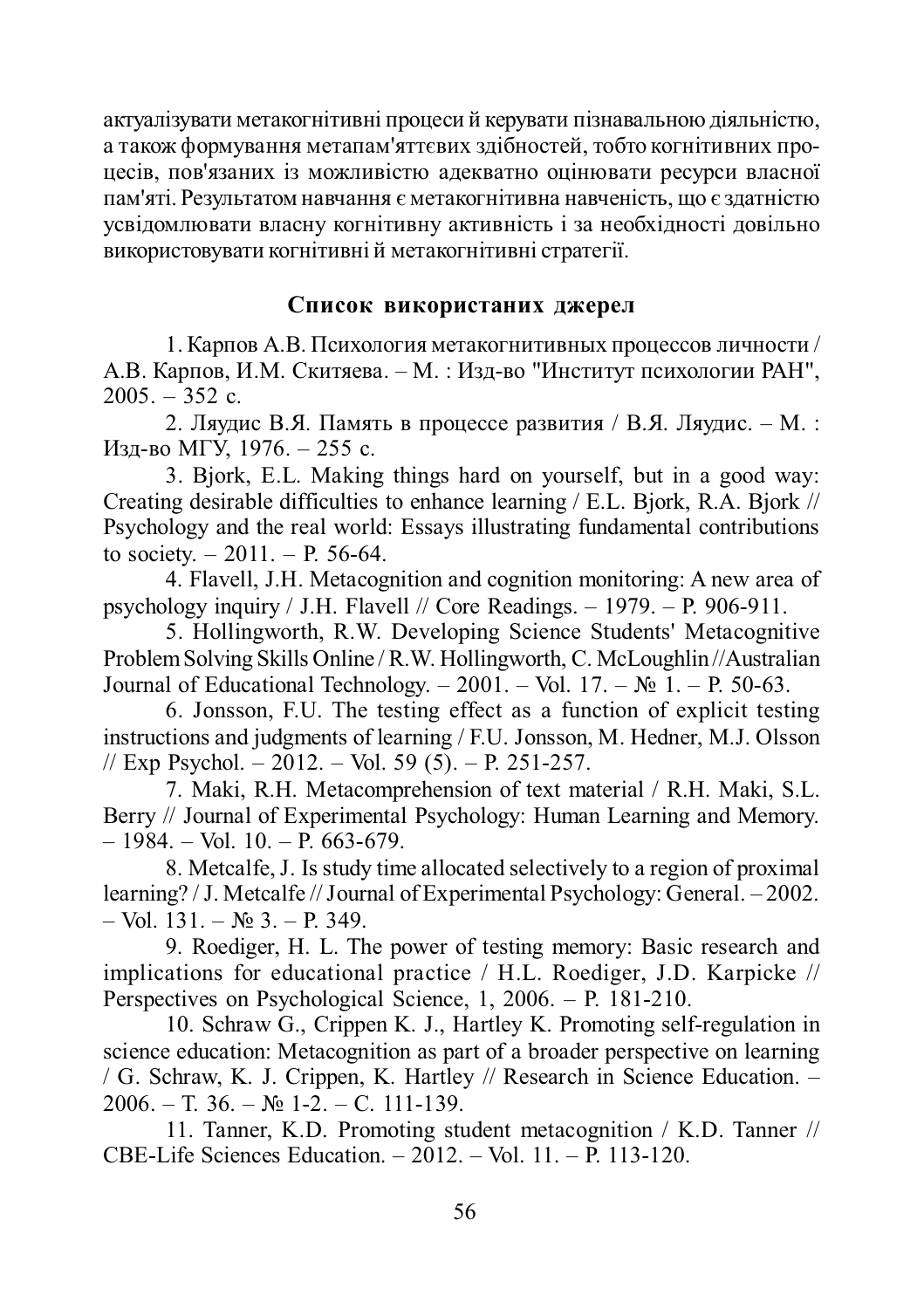## **Spisok vikoristanih dzherel**

1. Karpov A.V. Psihologija metakognitivnyh processov lichnosti / A.V. Karpov, I.M. Skitjaeva. – M. : Izd-vo "Institut psihologii RAN", 2005. – 352 s.

2. Ljaudis V.Ja. Pamjat' v processe razvitija / V.Ja. Ljaudis. – M. : Izdvo MGU, 1976. – 255 s.

3. Bjork, E.L. Making things hard on yourself, but in a good way: Creating desirable difficulties to enhance learning / E.L. Bjork, R.A. Bjork // Psychology and the real world: Essays illustrating fundamental contributions to society.  $-2011$ .  $-$  P. 56-64.

4. Flavell, J.H. Metacognition and cognition monitoring: A new area of psychology inquiry / J.H. Flavell // Core Readings.  $-$  1979.  $-$  P. 906-911.

5. Hollingworth, R.W. Developing Science Students' Metacognitive Problem Solving Skills Online / R.W. Hollingworth, ɋ. McLoughlin //Australian Journal of Educational Technology. – 2001. – Vol. 17. –  $\mathbb{N}^2$  1. – P. 50-63.

6. Jonsson, F.U. The testing effect as a function of explicit testing instructions and judgments of learning / F.U. Jonsson, M. Hedner, M.J. Olsson // Exp Psychol. – 2012. – Vol. 59 (5). – P. 251-257.

7. Maki, R.H. Metacomprehension of text material / R.H. Maki, S.L. Berry // Journal of Experimental Psychology: Human Learning and Memory.  $-1984. - Vol.$  10.  $- P. 663-679.$ 

8. Metcalfe, J. Is study time allocated selectively to a region of proximal learning? / J. Metcalfe // Journal of Experimental Psychology: General. – 2002.  $-$  Vol. 131. –  $\mathbb{N}$  3. – P. 349.

9. Roediger, H. L. The power of testing memory: Basic research and implications for educational practice / H.L. Roediger, J.D. Karpicke // Perspectives on Psychological Science,  $1, 2006. - P.$  181-210.

10. Schraw G., Crippen K. J., Hartley K. Promoting self-regulation in science education: Metacognition as part of a broader perspective on learning / G. Schraw, K. J. Crippen, K. Hartley // Research in Science Education. –  $2006. - T. 36. - N<sub>2</sub> 1-2. - C. 111-139.$ 

11. Tanner, K.D. Promoting student metacognition / K.D. Tanner // CBE-Life Sciences Education. – 2012. – Vol. 11. – P. 113-120.

*V.A. Voloshin, T.A. Dovgalyuk. The optimization of students metamemory as a problem of psychological and pedagogical cooperation. The article discusses how psychological and educational interaction of the teacher and student positions can promote metacognitive efficiency of the student as well as adjusting teacher`s activity in order to enhance efficiency of the learning process. Authors propose the classification system of psychological and pedagogical principles of metamemory optimization during the learning process. Particularly, they outlined principles that contribute to optimizing metamemory by assessing the quality of learning; principles that contribute to metamemory optimization*